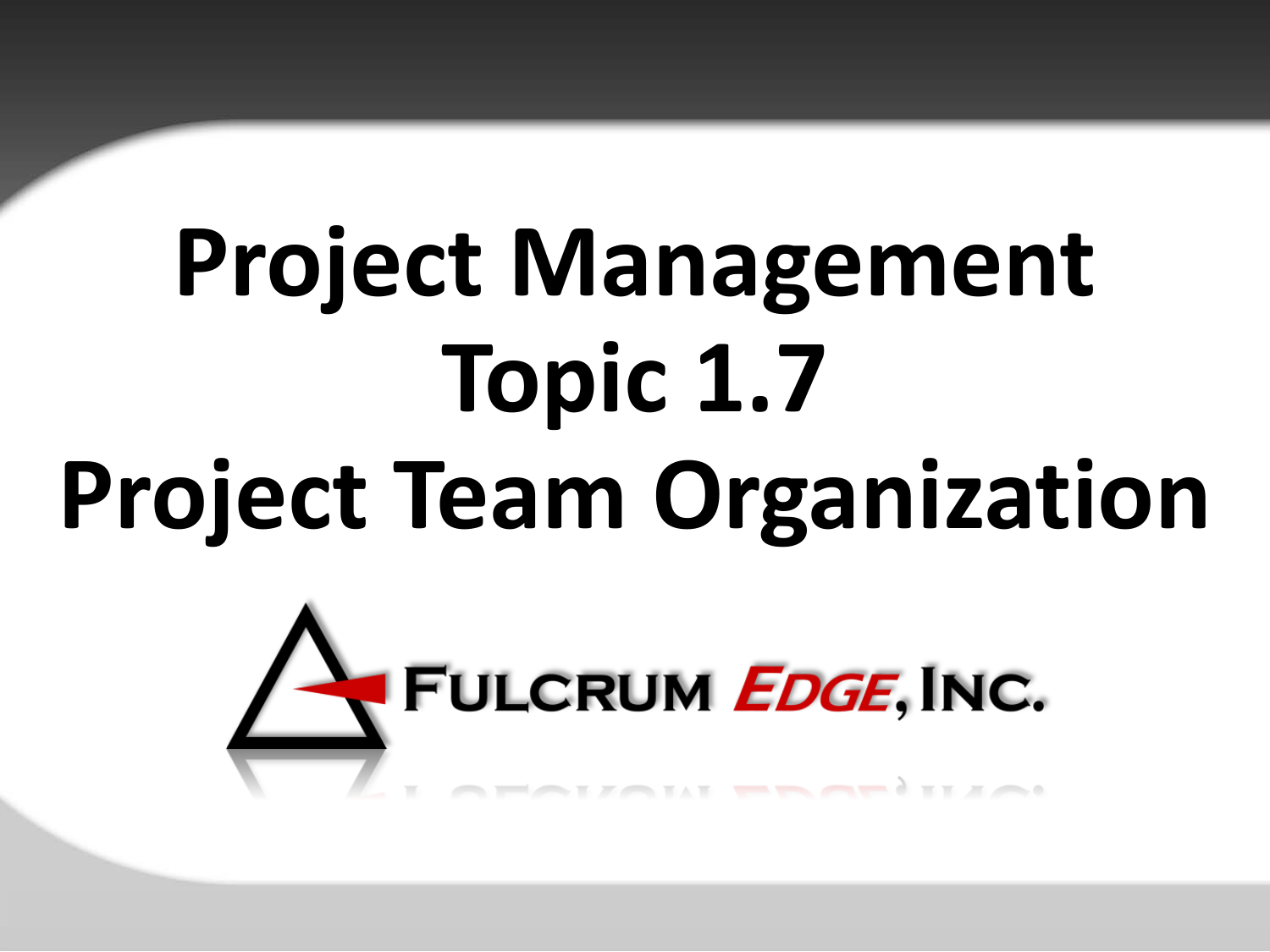#### 4-Step Team Structure Process

- **1. Define** project phases
- **2. Identify** phases as unique or on going
- **3. Consolidate** the unique phases as needed
- **4. Form teams** for the unique phases and **manage on-going phases** using interface events

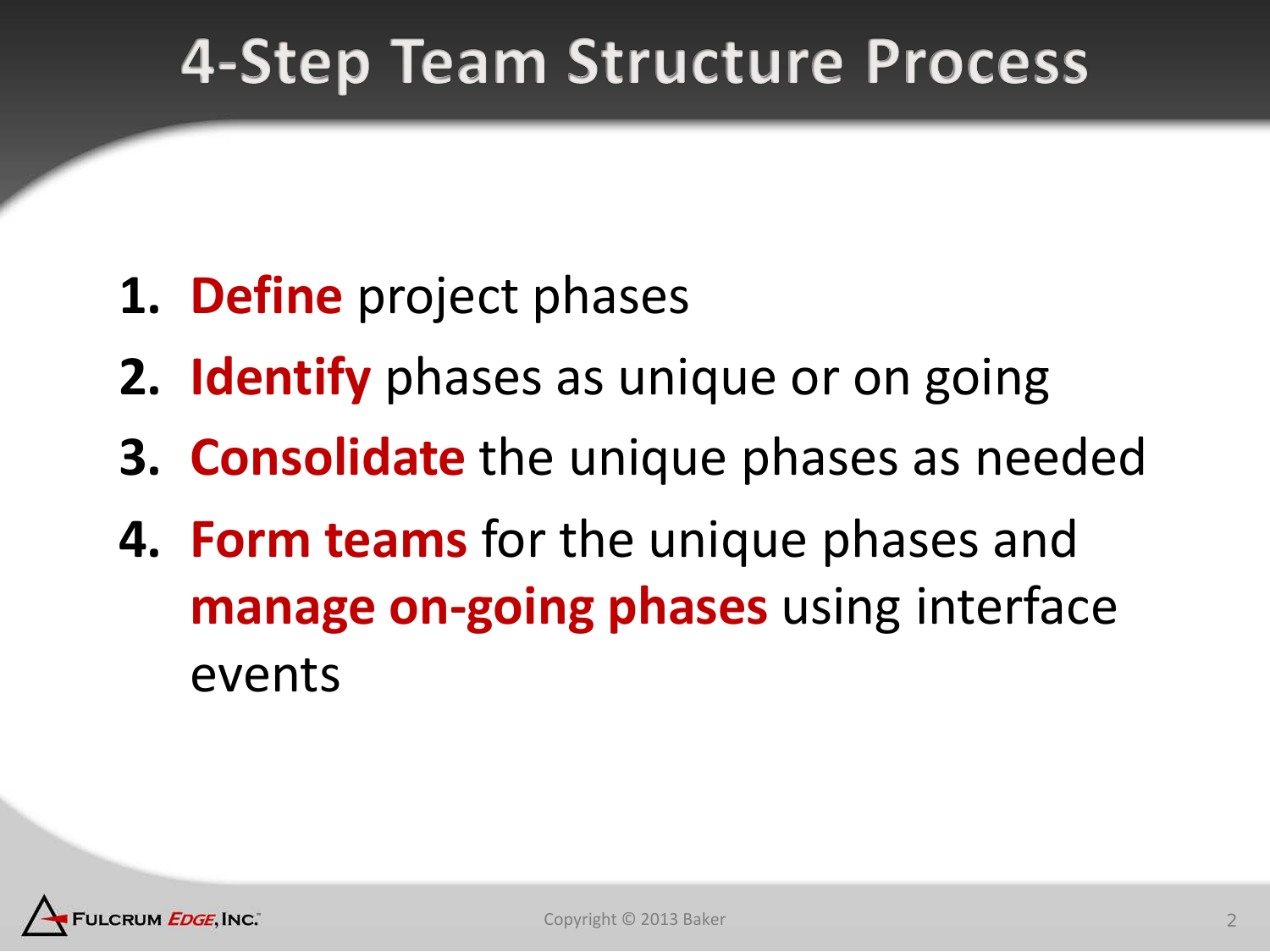# **Acquisition Project 4-Step Example**

| 1. Define Project | 2. Identify Type  | 3. Consolidate                                   | 4. Form                  |  |
|-------------------|-------------------|--------------------------------------------------|--------------------------|--|
| <b>Phases</b>     | (Unique/On-going) | <b>Phases</b>                                    | <b>Teams</b>             |  |
| Specify           | Unique            | Out of Scope                                     | See Note #1              |  |
| Lead              | Unique            | <b>Lead Phase</b>                                | <b>Leadership Team</b>   |  |
| Engineer          | Unique            | <b>Engineer Phase</b>                            | <b>Engineering Team</b>  |  |
| Manufacture       | On-going          | <b>Existing Operational Process<sup>2</sup></b>  |                          |  |
| Transport         | On-going          | <b>Existing Operational Process</b> <sup>2</sup> |                          |  |
| <b>Site Prep</b>  | Unique            | <b>Install Phase</b>                             | <b>Installation Team</b> |  |
| Install           | Unique            | <b>Install Phase</b>                             |                          |  |
| Train             | Unique            | <b>Start Up Phase</b>                            |                          |  |
| <b>Start Up</b>   | Unique            | <b>Start Up Phase</b>                            | <b>Start Up Team</b>     |  |
| <b>Buy-off</b>    | Unique            | <b>Start Up Phase</b>                            |                          |  |

NOTES: 1.) The Specify Phase was done by the customer prior to team formation and is not considered part of the project for this example.

> 2.) Operational Processes are internal to a partner and coordinated with, not controlled by, the project. Therefore, they do not require a project team.

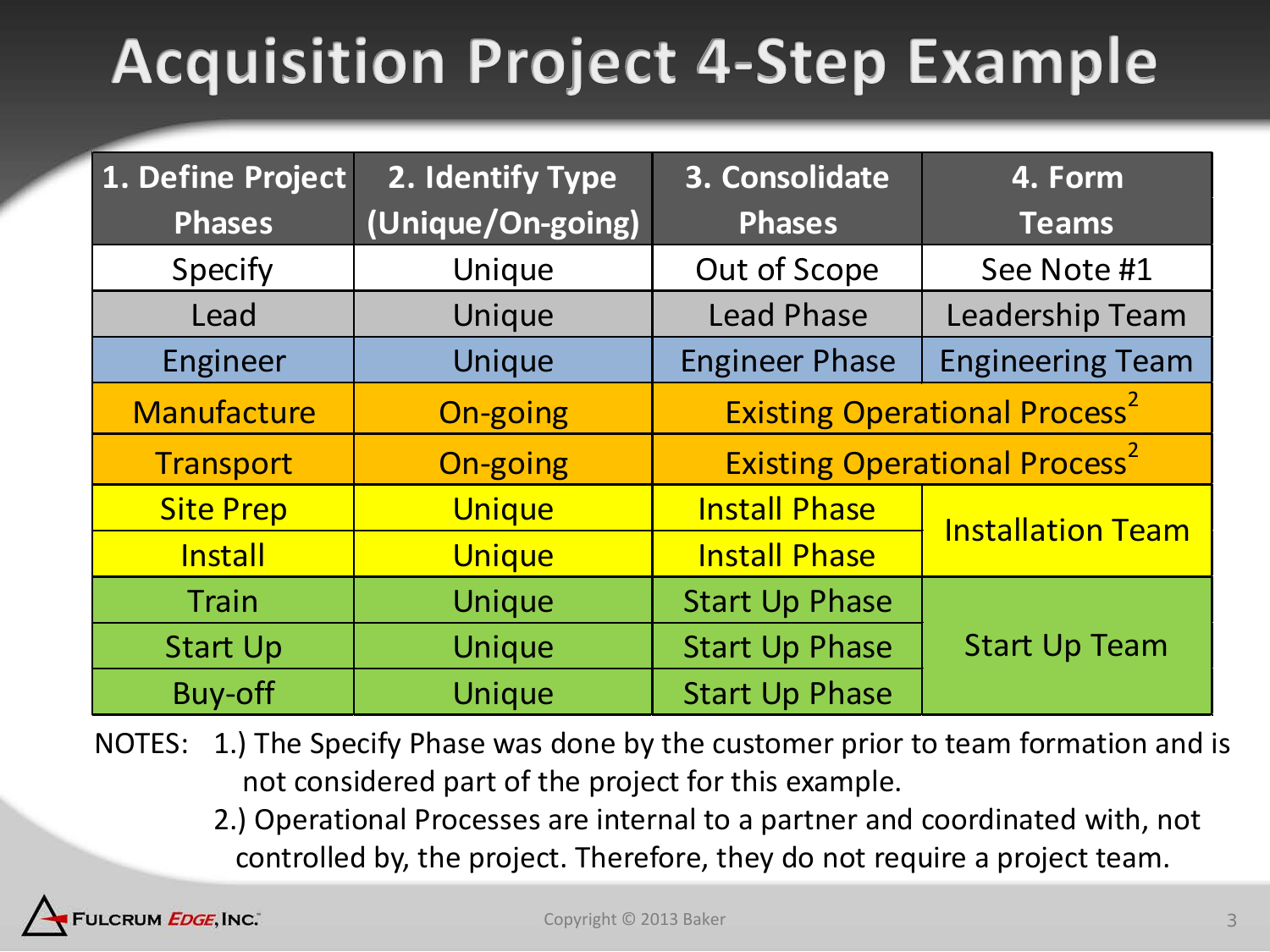#### **Acquisition Project Team Timing & Responsibilities**

#### **Project Team Timing**

|                 | <b>Leadership Team</b>  |                          |              |         |                      |         |           |
|-----------------|-------------------------|--------------------------|--------------|---------|----------------------|---------|-----------|
|                 | <b>Engineering Team</b> |                          |              |         |                      |         |           |
|                 |                         | <b>Installation Team</b> |              |         |                      |         |           |
|                 |                         |                          |              |         | <b>Start Up Team</b> |         |           |
| Project         | <b>Start</b>            | <b>Start</b>             | <b>Start</b> | Start   | Equip                | Equip   | Project   |
| <b>Kick Off</b> | Design                  | <b>Build</b>             | Site Prep    | Install | Start Up             | Buy Off | Close Out |

#### **Team Responsibilities**

| Leadership         | <b>Engineering</b> | <b>Installation</b>           | <b>Start Up</b> |
|--------------------|--------------------|-------------------------------|-----------------|
| Project Initiation | Design             | Prepare Site for Install      | Training        |
| Leadership         | Procurement        | <b>Equipment Installation</b> | Start Up        |
| Project Close Out  | Assembly           |                               | <b>Buy Off</b>  |
|                    | Internal Buyoff    |                               | Ramp Up         |
|                    |                    |                               | Warranty        |

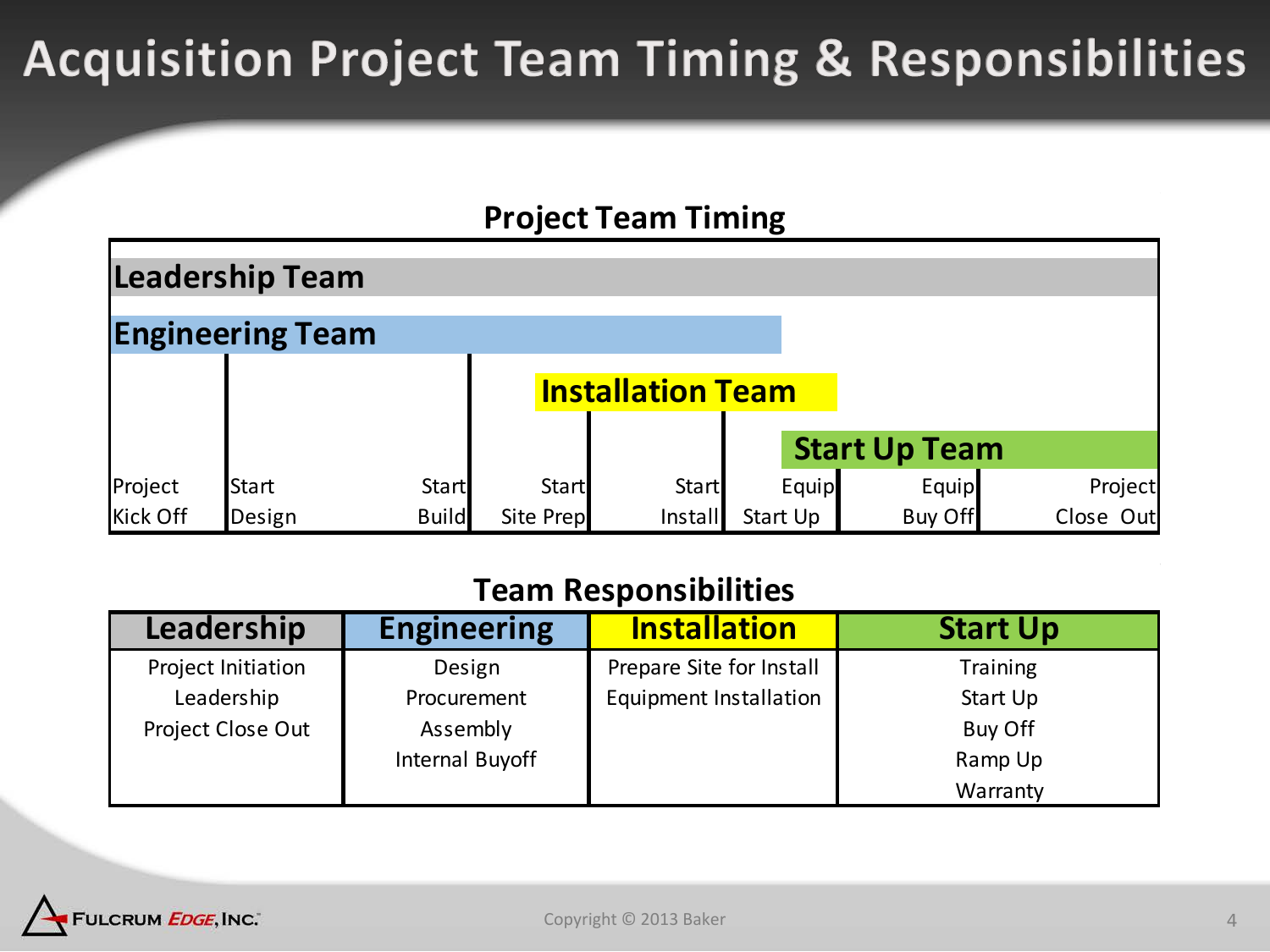### **Team Deliverables**

| <b>Sample Deliverables for All Teams</b>   |                               |                               |                                                                      |  |  |  |
|--------------------------------------------|-------------------------------|-------------------------------|----------------------------------------------------------------------|--|--|--|
| <b>Set Norms</b>                           | <b>Build Trust</b>            | <b>Build Participation</b>    | <b>Build Leadership</b>                                              |  |  |  |
| <b>Meet Timing</b>                         | <b>Document Meetings</b>      | <b>Plan Future Meetings</b>   | Share Info                                                           |  |  |  |
| <b>Sample Individual Team Deliverables</b> |                               |                               |                                                                      |  |  |  |
| Leadership                                 | <b>Engineering</b>            | <b>Installation</b>           | <b>Start Up</b>                                                      |  |  |  |
| <b>Set Mission/Goals</b>                   | <b>Adhere Mission/Goals</b>   | <b>Adhere Mission/Goals</b>   | <b>Adhere Mission/Goals</b>                                          |  |  |  |
| <b>Situational Matrix</b>                  | Define Design Roles           | Define Install Roles          | Define Start Up Roles                                                |  |  |  |
| <b>Create Other Teams</b>                  | <b>Identify Design Issues</b> | Identify Install Issues       | <b>Identify Start Up Issues</b>                                      |  |  |  |
| <b>Issue Resolution</b>                    | <b>Resolve Design issues</b>  | <b>Resolve Install Issues</b> | <b>Resolve Start Up Issues</b>                                       |  |  |  |
| <b>Risk Assessment</b>                     | <b>Develop Design Timing</b>  | <b>Develop Install Timing</b> | <b>Develop Start Up Timing</b>                                       |  |  |  |
| <b>Overall Monitoring</b>                  | <b>Quality Design</b>         | <b>Quality Install</b>        | <b>Quality Start Up</b>                                              |  |  |  |
| <b>Overall Control</b>                     |                               |                               | Track Team Performance Track Team Performance Track Team Performance |  |  |  |

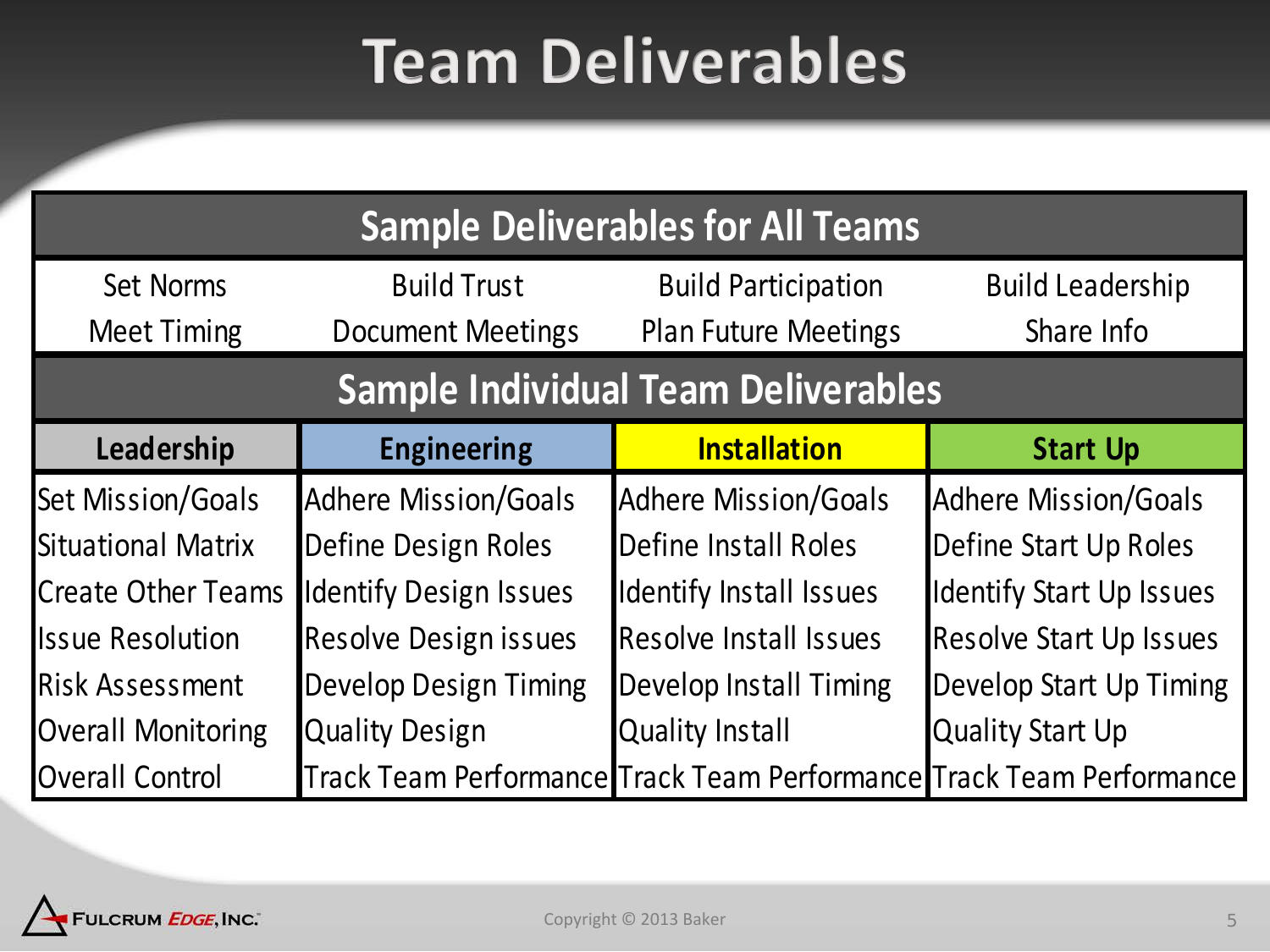## **Staffing Plan**

#### **Project Manager creates the staffing plan consisting of the following:**

- Project Team Organization Structure
- Resource skills for each team
- Time needed for each resource
- Other information needed to staff the project

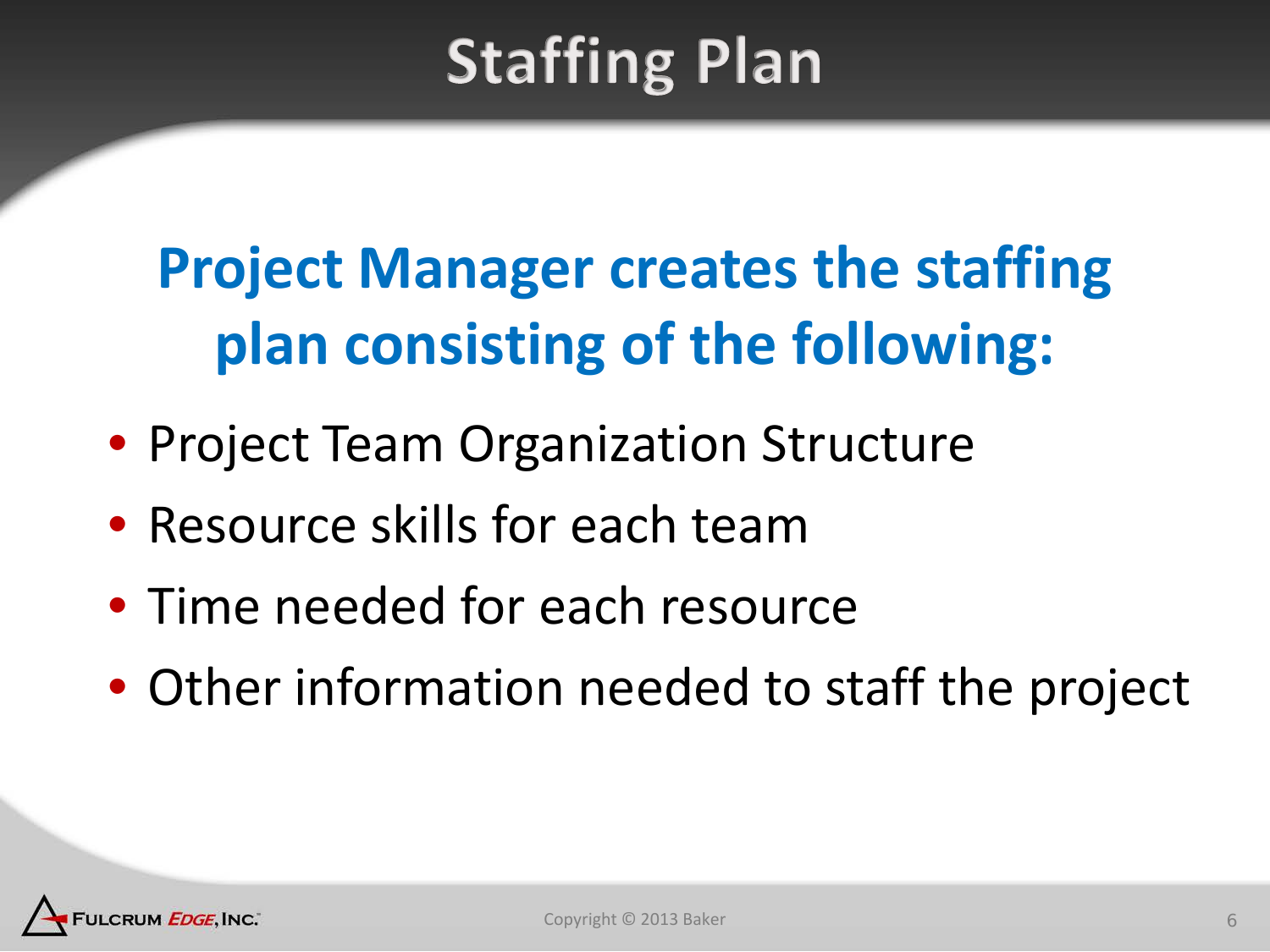#### 1.7.1 Team Exercise



#### **1.7.1 Team Exercise Team Structure**

#### Learn by Doing Project Management Pages 21-22



Copyright © 2013 Baker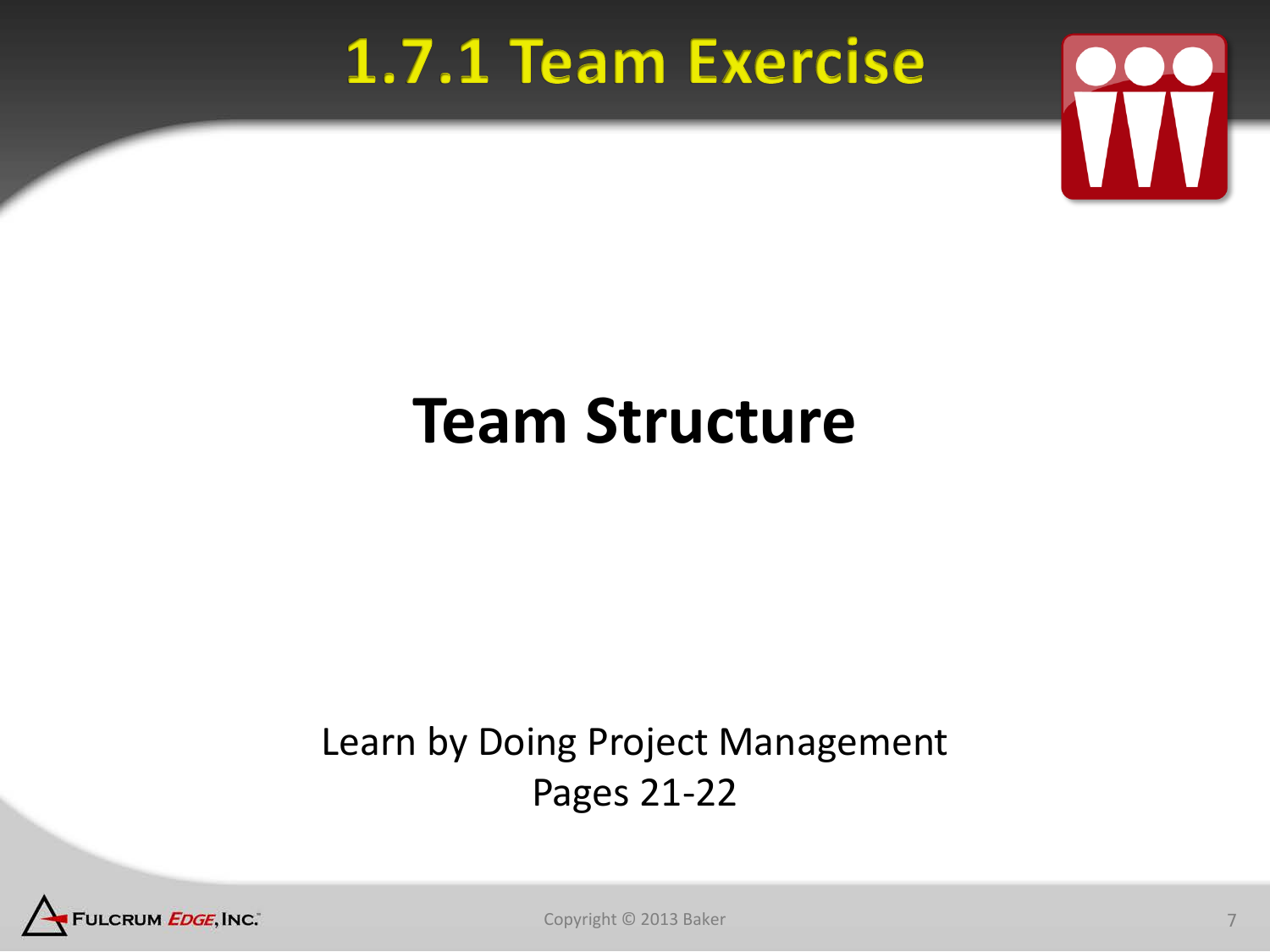### **Team Assignments**

- PM must negotiate with other managers providing the internal resources
- Constraints, hourly rates, and competing assignments may require alternate resource considerations
- PM acquires contract personnel, if needed
- PM may need to subcontract large portions of project work
- Virtual teams increase resource possibilities, but complicate communication and management

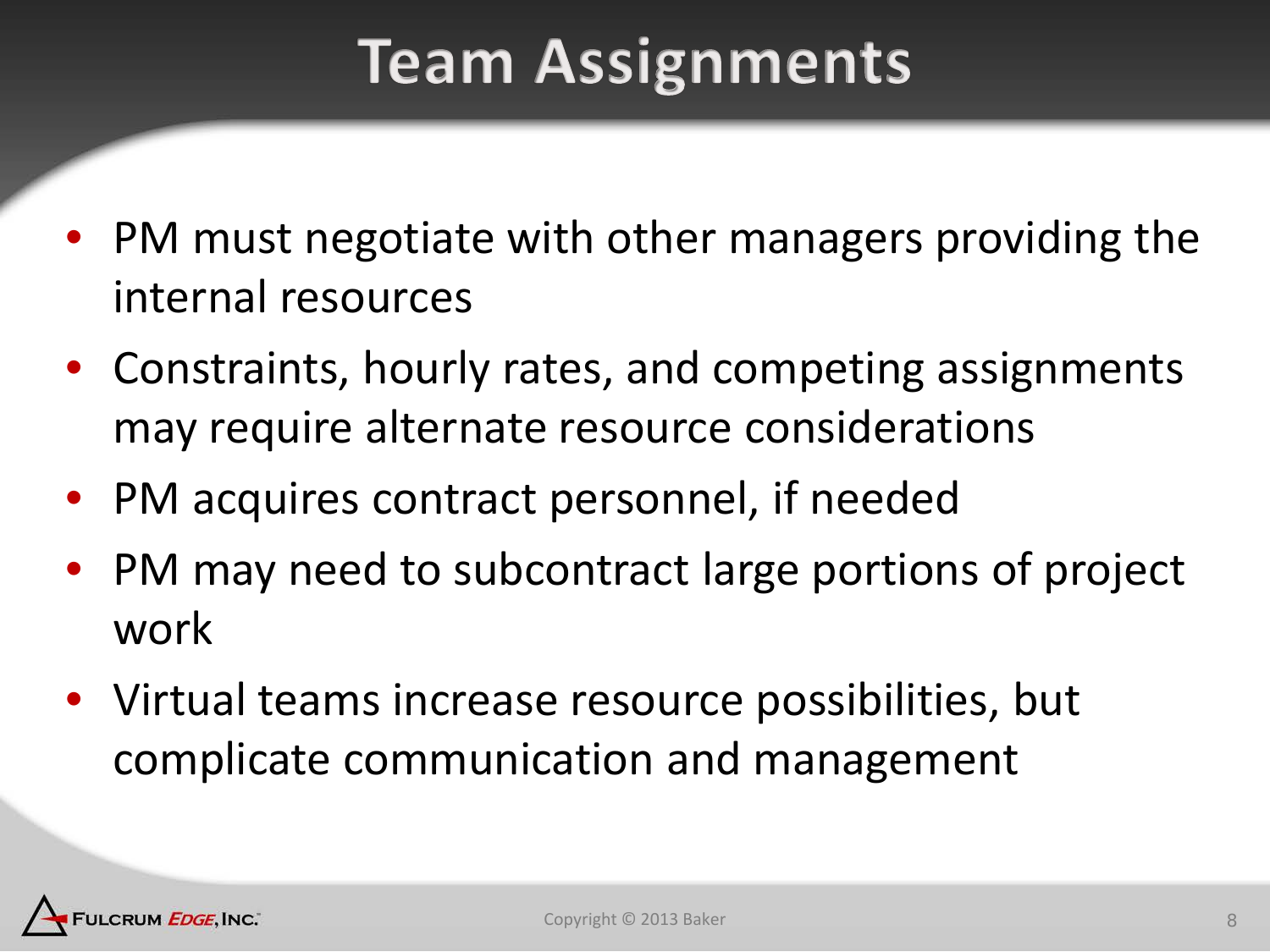#### 1.7.2 Team Exercise



#### **1.7.2 Team Exercise Team Assignments**

#### Learn by Doing Project Management Pages 23-24



Copyright © 2013 Baker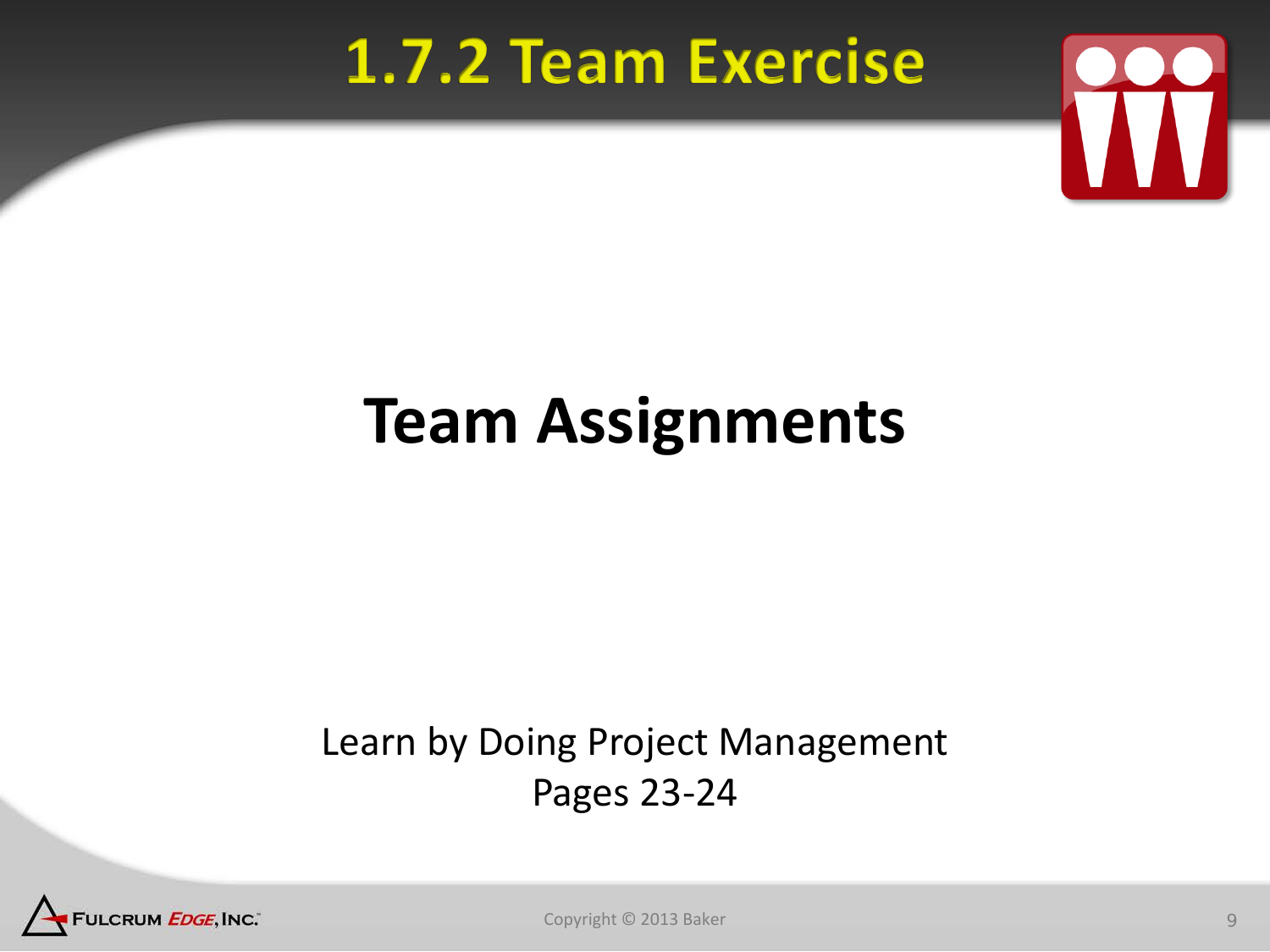### Initiating the MPM Team Structure

- Identify a strategic project
	- Based on Size, Risk, Opportunity, or Complexity
- Define the team structure (4 step Process)
	- Define phases, Identify Type, Consolidate phases, Form Teams
- Get voluntary agreement and commitment from participating company sponsors
- Plan and conduct the initial leadership team formation event